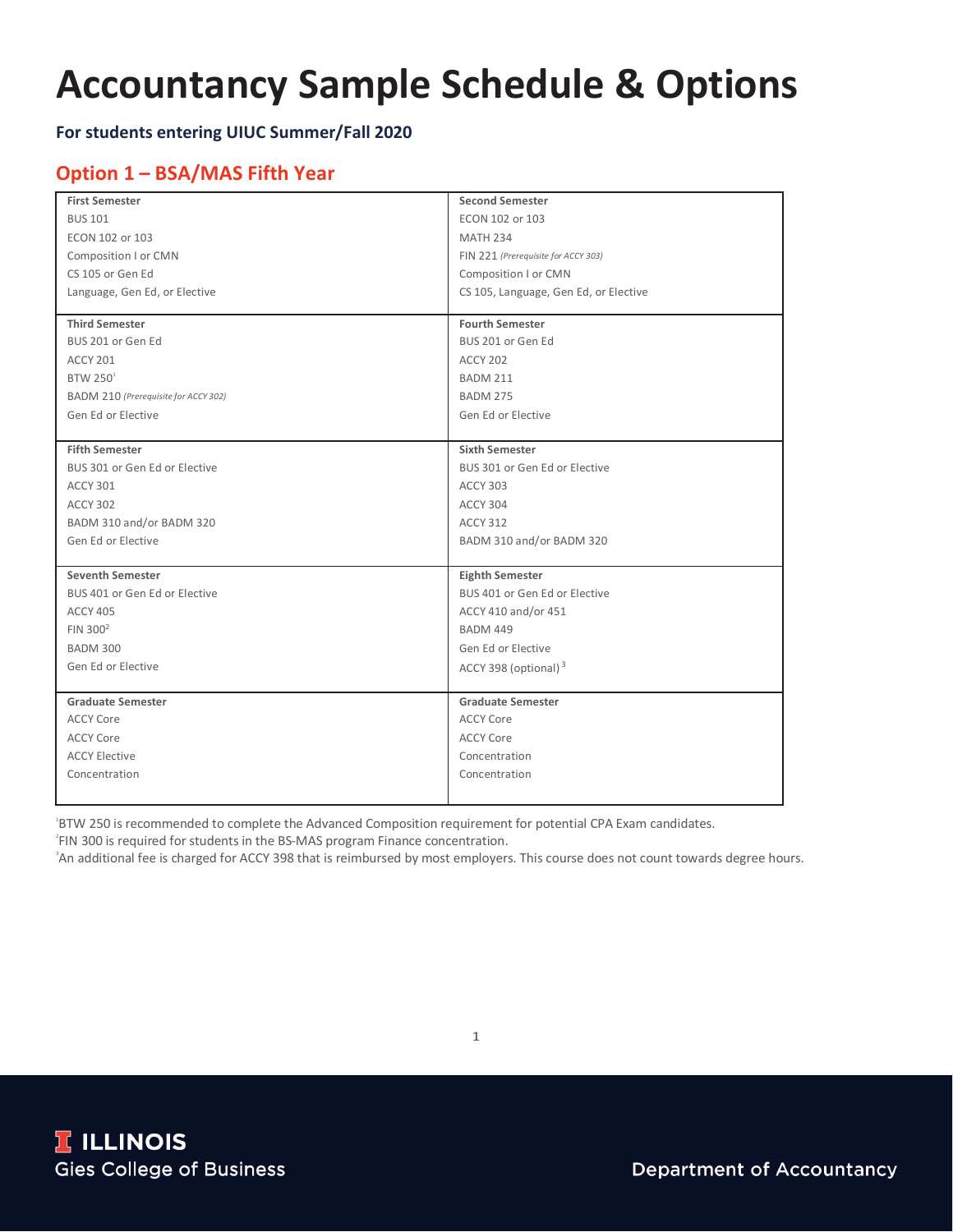## **Option 2: Winter Internship – Additional Summer Term courses/hours may be necessary**

| <b>First Semester</b>                | <b>Second Semester</b>                |
|--------------------------------------|---------------------------------------|
| <b>BUS 101</b>                       | ECON 102 or 103                       |
| ECON 102 or 103                      | <b>MATH 234</b>                       |
| Composition I or CMN                 | FIN 221 (Prerequisite for ACCY 303)   |
| CS 105 or Gen Ed                     | Composition I or CMN                  |
| Language, Gen Ed, or Elective        | CS 105, Language, Gen Ed, or Elective |
|                                      |                                       |
| <b>Third Semester</b>                | <b>Fourth Semester</b>                |
| BUS 201 or Gen Ed                    | BUS 201 or Gen Ed                     |
| <b>ACCY 201</b>                      | <b>ACCY 202</b>                       |
| BTW 250 <sup>1</sup>                 | <b>BADM 211</b>                       |
| BADM 210 (Prerequisite for ACCY 302) | <b>BADM 275</b>                       |
| Gen Ed or Elective                   | Gen Ed or Elective                    |
| Gen Ed or Elective                   | Gen Ed or Elective                    |
|                                      |                                       |
| <b>Fifth Semester</b>                | <b>Sixth Semester</b>                 |
| BUS 301 or Gen Ed or Elective        | BUS 301 or Gen Ed or Elective         |
| <b>ACCY 301</b>                      | <b>ACCY 303</b>                       |
| <b>ACCY 302</b>                      | <b>ACCY 304</b>                       |
| BADM 310 and/or BADM 320             | <b>ACCY 312</b>                       |
| Gen Ed or Elective                   | BADM 310 and/or BADM 320              |
| Gen Ed or Elective                   | Gen Ed or Elective                    |
| <b>Seventh Semester</b>              | <b>Eighth Semester</b>                |
| <b>BUS 401</b>                       | Internship                            |
| ACCY 410 and/or ACCY 451             |                                       |
| ACCY 405 or ACCY 415                 |                                       |
| <b>BADM 449</b>                      |                                       |
| <b>BADM 300</b>                      |                                       |
| Gen Ed or Elective                   |                                       |
|                                      |                                       |
| <b>Graduate Semester</b>             | <b>Graduate Semester</b>              |
| <b>ACCY Core</b>                     | <b>ACCY Core</b>                      |
| <b>ACCY Core</b>                     | <b>ACCY Core</b>                      |
| <b>ACCY Elective</b>                 | Concentration                         |
| Concentration                        | Concentration                         |
|                                      |                                       |

BTW 250 is recommended to complete the Advanced Composition requirement for potential CPA Exam candidates.<br><sup>2018</sup> 200 is required for students in the PS MAS pregram Finance concentration.

<sup>2</sup>FIN 300 is required for students in the BS-MAS program Finance concentration.

<sup>3</sup> An additional fee is charged for ACCY 398 that is reimbursed by most employers. This course does not count towards degree hours.